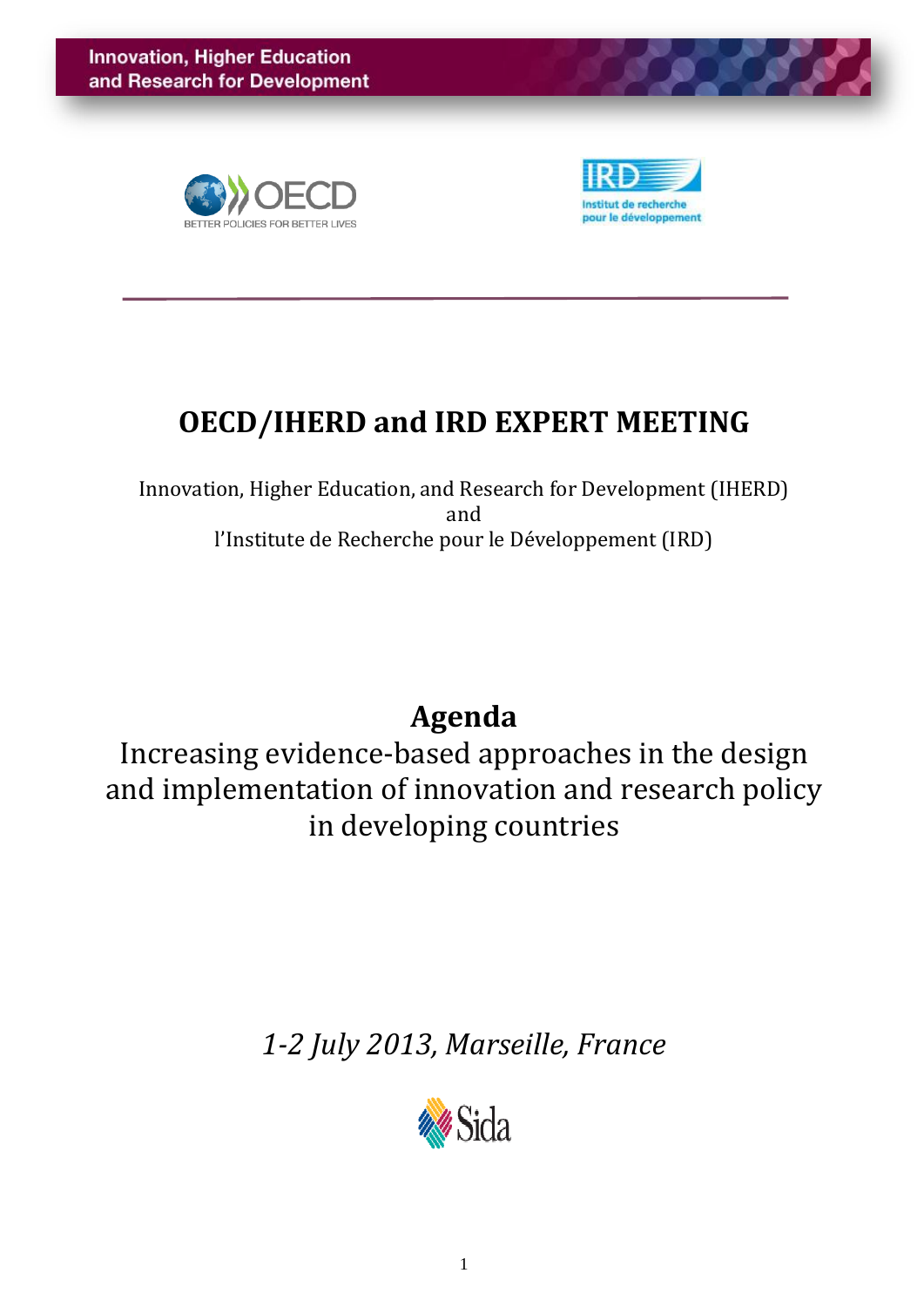### **Rational and objective**

The Project on Innovation, Higher Education, Research (IHERD) is an OECD initiative financed by the Swedish International Development Agency (Sida), which aims at increasing the knowledge and understanding of policy and management instruments in higher education, research and innovation, so that developing countries are better able to plan, produce and use research for development.

Since the late 1980s research and innovation policies in OECD member countries have been guided by the insight that knowledge is central to a nation's economic growth and competitiveness. The success of the BRICS countries has confirmed the relevance of this insight even for developing countries. Innovation, higher education and research activities have increased very rapidly in emerging countries and their contribution to economic growth is broadly recognized. At the same time, implementing local innovation and keeping connected to world-wide knowledge networks are key conditions that apply to countries at all stages of development: hence the need for government to create appropriate conditions for the expansion of these activities.

The conditions for promoting research and higher education have however changed significantly since the decade of decolonizing when many developing countries first initiated efforts to develop higher education and research systems. Three of the most significant developments in this regard are the internationalisation of higher education and research, the increased reliance on performance based resource allocation to research and a new generation of policies for increasing returns from research to innovation.

Against this background, OECD organizes, in partnership with Sida and IRD, this expert meeting that aims at taking stock on lessons learned on evidence-based approaches to policy making through IHERD research, with a special focus on effective governance and management of research and innovation at policy and institutional levels so that developing countries can better achieve policy objectives in these areas.

*This will be achieved* by engaging 50 international experts in the areas by presenting and discussing the emerging results from the IHERD as reflected in a series of thematic reports and country studies done in 2012-2013 and addressing the main issues in these fields. The goal is for the discussions to elaborate on the initial findings of the reports and prioritise their policy conclusions.

#### **Participation by invitation**, targeted experts are:

- Policy-makers and policy-shapers of research and innovation policies
- Academics in the fields of innovation, higher education and research for development
- Managers from:
	- Higher education institutions
	- Public research organisations
	- Research funding agencies
	- Development Assistance Agencies supporting higher education and research

*Contacts*: **Ms. Åsa Olsson**, Email: [asa.olsson@oecd.org;](mailto:asa.olsson@oecd.org) **Gang Zhang**, Email[: gang.zhang@oecd.org](mailto:gang.zhang@oecd.org)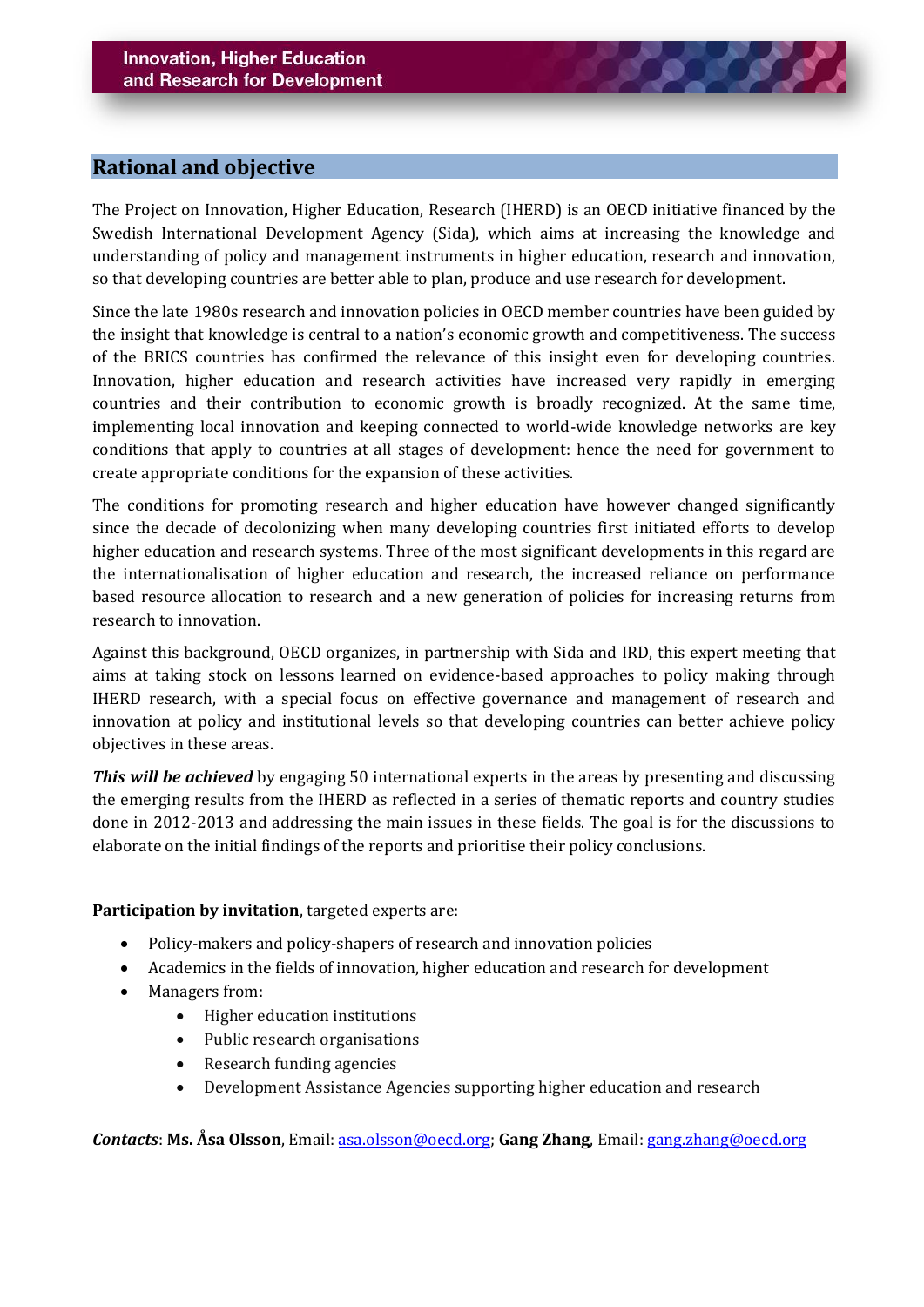- **Comparative research funding landscape**: Focuses on increasing our understanding about qualitative descriptors in public research systems.
- **Report on research funding instruments and modalities**: Defines and describes key funding instruments used to provide public support for research and innovation and analyse their impact on key policy issues.
- **Center of Excellence as a tool for capacity-building?** Presents necessary requirements on policy and institutional levels for making Centres of Excellence a viable tool for developing robust teaching, research and innovation capacities.
- **Trends in development assistance for research** Places development assistance to research in a broader context and describes the research funding landscape in foreign aid assistance.
- **Increasing the effectiveness of research and innovation management** Presents strategies and options that developing countries could adopt to address knowledge and skills gaps and build capacity for more effective research and innovation management based on experiences from Cambodia, Vietnam, Malaysia and Thailand, which were presented in discussed at an Expert meeting in Kuala Lumpur in February 2013.
- **Skills gaps for internationalization in research and innovation management**: Presents strategic options that developing countries could adopt to build capacity for more effective research and innovation management based on experiences from Kenya, Uganda and Ghana.
- **Research Universities - Networking the knowledge Economy** Special Issue Published by Studies in Higher Education following an international seminar organised jointly by the OECD and the Centre for International Higher Education, Boston College, in October 2012.
- **OECD Discussion report on Innovation and inclusive development** Discusses the relationship between innovation and inequalities in developing countries.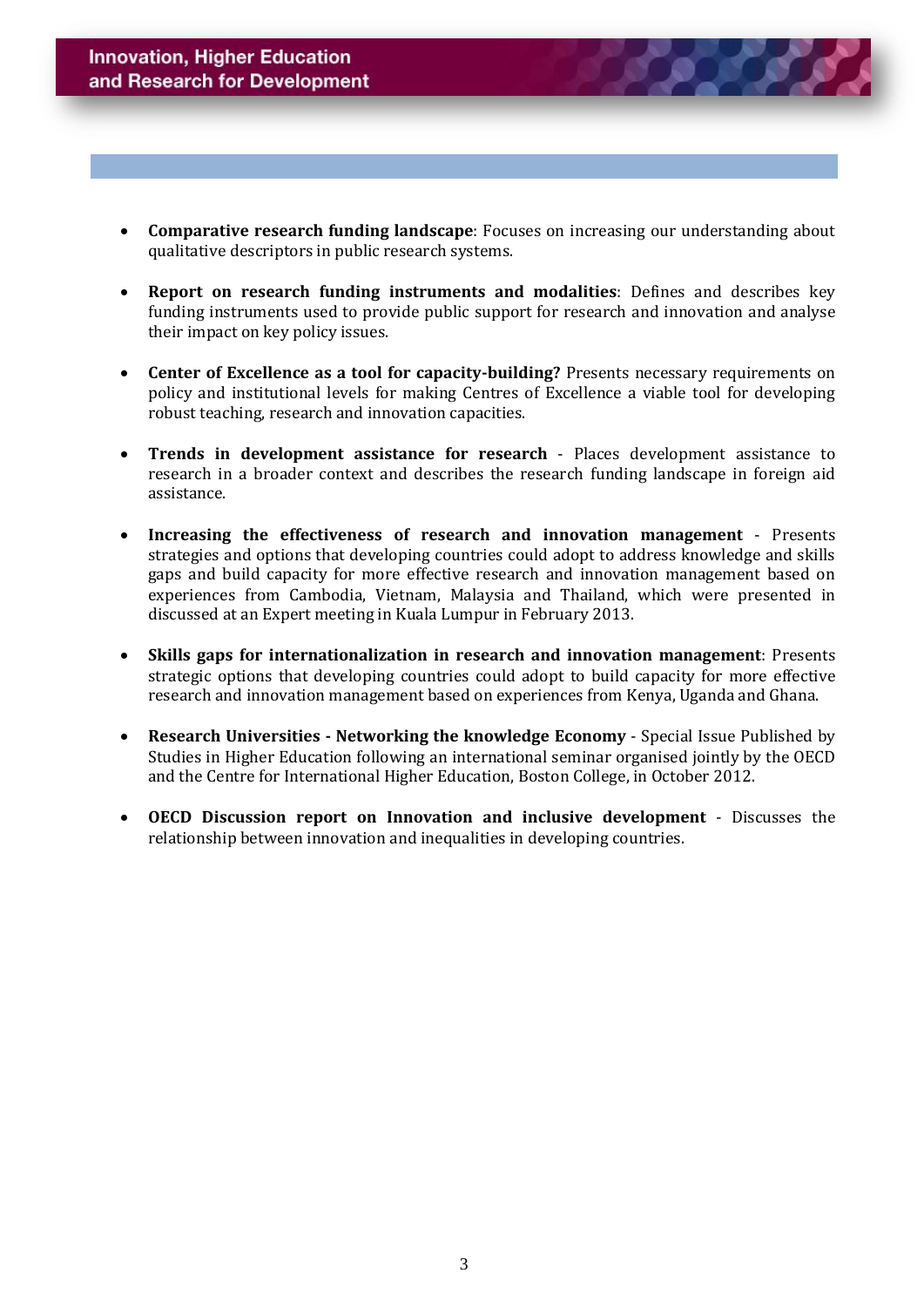# **Agenda**

**ALCOHOL** 

### **Day I (1 July)**

| 08.30-09.00     | <b>Registration</b>                                                                                                                                                                                                                                                                                                                                                                                                                                                                                                                                                                                           |
|-----------------|---------------------------------------------------------------------------------------------------------------------------------------------------------------------------------------------------------------------------------------------------------------------------------------------------------------------------------------------------------------------------------------------------------------------------------------------------------------------------------------------------------------------------------------------------------------------------------------------------------------|
| $09.00 - 09.15$ | <b>Opening Session</b>                                                                                                                                                                                                                                                                                                                                                                                                                                                                                                                                                                                        |
|                 | <b>Chair: Mr. Dominique Guellec, Head of Country study and Outlook Division,</b><br>OECD Directorate of Science, Technology and Industry<br><b>Welcome remarks:</b><br>Mr. Benjamin Buclet, Head of Capacity Building Department, the Insitute for<br>Research and Development (IRD), Marseille<br>Ms. Deborah Roseveare, Head, Skills beyond Schools Division, Directorate<br>$\bullet$<br>for Education and Skills, OECD<br>Ms. Lena Johansson de Château, Research Advisor, Research Cooperation<br>Unit Department for Global Cooperation, Swedish International Development<br>Cooperation Agency (Sida) |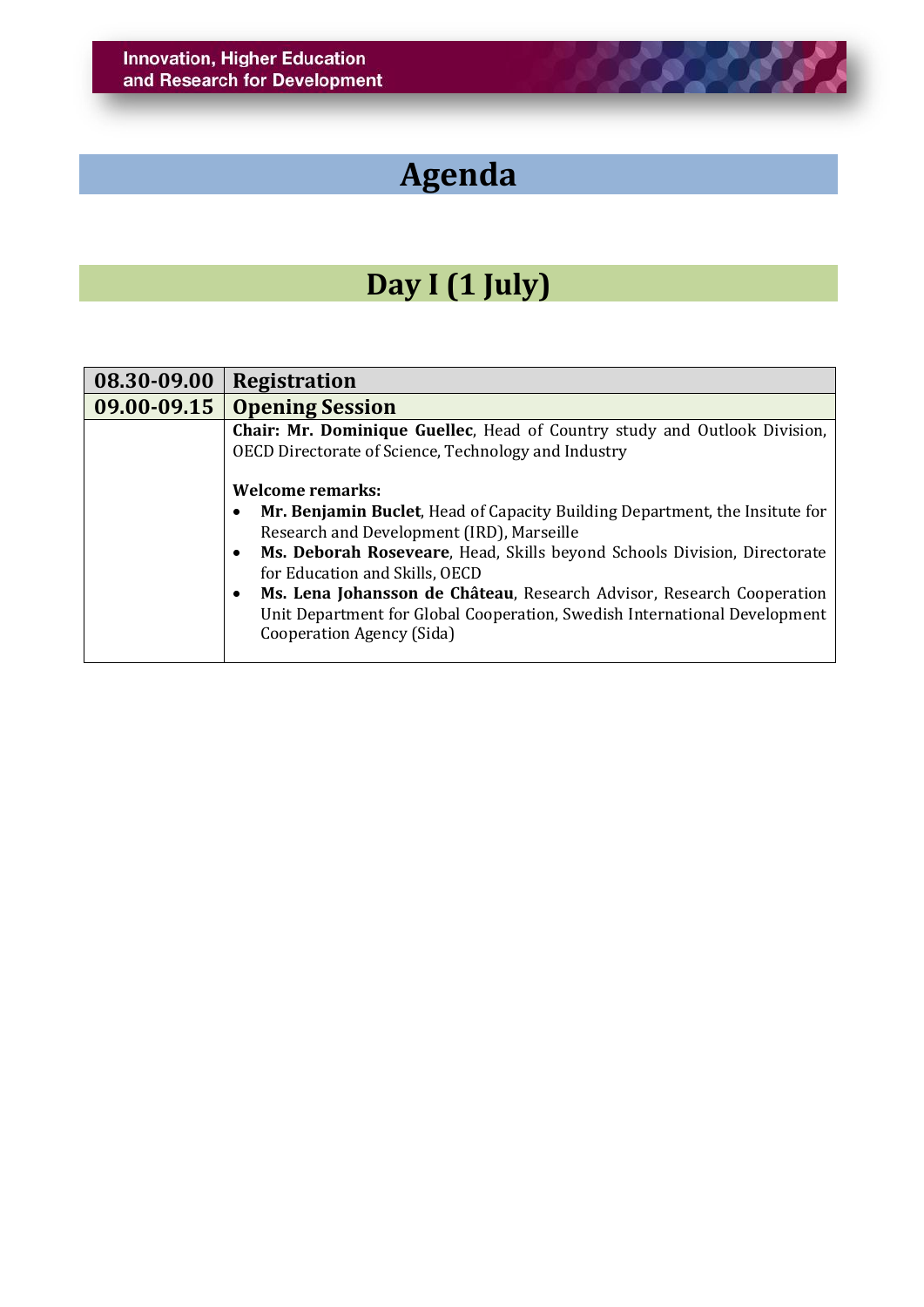| 09.15-10.45 | Session I: Trends in public research and innovation funding<br>- opportunities and challenges                                                                                                                                                                                                                                                                                                                                                                                                                                                                                                                                                                                   |
|-------------|---------------------------------------------------------------------------------------------------------------------------------------------------------------------------------------------------------------------------------------------------------------------------------------------------------------------------------------------------------------------------------------------------------------------------------------------------------------------------------------------------------------------------------------------------------------------------------------------------------------------------------------------------------------------------------|
|             | <b>Introduction</b><br>The research performance of countries depends on factors other than just the<br>level of R&D investment. In particular, funding instruments can play an important<br>role in influencing the efficiency of the fund use, notably by incentivizing<br>researchers and institutions. This session will present the preliminary results of<br>two IHERD research projects that aim at increasing our knowledge on the<br>research funding systems and the funding instruments and modalities with a<br>view to supporting stakeholders and governments of middle and low income<br>countries to build or improve their countries' research funding systems. |
|             | Key questions to be addressed:<br>In what way can qualitative comparative analysis of research systems help<br>identify policy lessons for countries that are at different stages of development?<br>To what extent and in what way can the IHERD research report on public<br>$\bullet$<br>funding instruments for research and innovation contribute to a more evidence-<br>based management approach?                                                                                                                                                                                                                                                                        |
|             | Moderator: Fred Gault, Professorial Fellow, The United Nations University -<br>Maastricht Economic and Social Research Institute on Innovation and Technology<br>(UNU-MERIT), Netherlands                                                                                                                                                                                                                                                                                                                                                                                                                                                                                       |
|             | <b>Presentations:</b>                                                                                                                                                                                                                                                                                                                                                                                                                                                                                                                                                                                                                                                           |
|             | Mr. Gang Zhang, Principal Administrator, CSO/DSTI, OECD and Mr. George<br>٠<br>Chorafakis, Consultant, on Preliminary findings of the IHERD report on the<br>typology of public research funding systems<br>Ms. Merle Jacob, UNESCO Chair and Director for the Research Policy<br>٠<br>Institute, Lund University, on Preliminary findings of the IHERD research<br>report on public research funding instruments and modalities                                                                                                                                                                                                                                                |
|             | <b>Lead Commentators:</b>                                                                                                                                                                                                                                                                                                                                                                                                                                                                                                                                                                                                                                                       |
|             | Mr. Bi Irié Vroh, Senior Expert, Science and Technology Policy, Human<br>Resource Science and Technology, African Union Commission<br>Mr. Piyawat Boon-Long, Executive Director, The Knowledge Network<br>٠<br>Institute of Thailand (KNIT)                                                                                                                                                                                                                                                                                                                                                                                                                                     |
|             | <b>Q&amp;A and Discussion</b>                                                                                                                                                                                                                                                                                                                                                                                                                                                                                                                                                                                                                                                   |
| 10.45-11.00 | <b>Coffee break</b>                                                                                                                                                                                                                                                                                                                                                                                                                                                                                                                                                                                                                                                             |

**DO** 

Э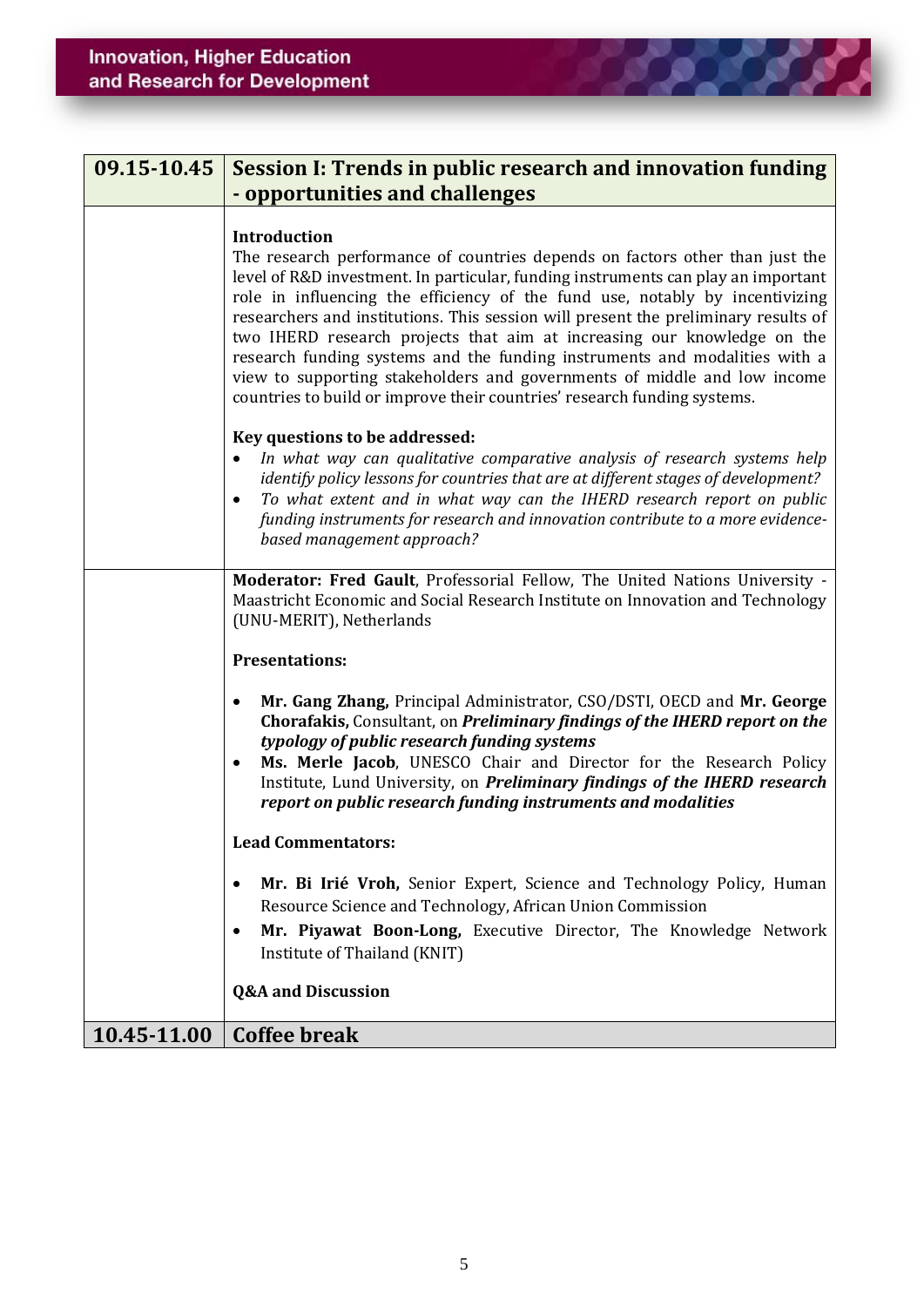| 11.00-12.45 | Session II: Centres of Excellence as a tool for capacity-<br>building?                                                                                                                                                                                                                                                                                                                                                                                                                                                                                                                                                                                                                                                                                                                |
|-------------|---------------------------------------------------------------------------------------------------------------------------------------------------------------------------------------------------------------------------------------------------------------------------------------------------------------------------------------------------------------------------------------------------------------------------------------------------------------------------------------------------------------------------------------------------------------------------------------------------------------------------------------------------------------------------------------------------------------------------------------------------------------------------------------|
|             | <b>Introduction:</b><br>Center of Excellence (CoEs) has been widely used as a policy instrument for<br>promoting capacity building in science and innovation. This session will present<br>the results of the IHERD research project on CoEs as a tool for capacity building,<br>which aims at identifying necessary conditions at policy and institutional levels<br>for making CoEs a viable tool for developing robust teaching, research and<br>innovation capacities. The project report draws on insights from five case studies<br>of CoEs in Sweden, Canada, India, Russia and South Africa.                                                                                                                                                                                  |
|             | Key questions to be addressed<br>Under what conditions and circumstances can CoEs be a viable instrument for<br>supporting the development of local research capacities to produce top class<br>research in key areas?<br>What policies and management can favour the emergence and expansion of<br>$\bullet$<br>CoEs in developing countries?                                                                                                                                                                                                                                                                                                                                                                                                                                        |
|             | Moderator: Ms. Maria Slowey, Director, Higher Education Research and<br>Development Office of the Vice-President for Learning Innovation, Dublin<br><b>Presentations:</b>                                                                                                                                                                                                                                                                                                                                                                                                                                                                                                                                                                                                             |
|             | Mr. Tomas Hellström, Lund University, Sweden,<br>Mr. Venni Venkata Krishna, Centre for Studies in Science Policy, School of<br>$\bullet$<br>Social Sciences, Jawharlal Nehru University, New Delhi; on the <i>findings from</i><br>the study on Center of Excellence as a tool for capacity-building?<br>Mr. Paulos Chanie, Director, Organization of Social Science Research in<br>Eastern and Southern Africa (OSSREA) and Mr. David Woods, President<br>SANTRUST, South Africa on the Findings from the study on the Pan-African<br>University.<br>Ms. Ester Basri, Principal Administrator, Science and Technology Policy<br>Division, DSTI, OECD on the Working Party on Research Institutions and<br>Human Resources study on CoEs as new forms for incentive based<br>funding. |
|             | <b>Lead commentators:</b>                                                                                                                                                                                                                                                                                                                                                                                                                                                                                                                                                                                                                                                                                                                                                             |
|             | Mr. Fernando Mérida Martín, Innovation and Competitiveness Directorate-<br>General, Ministry of Economic Affairs and Competitiveness, Spain<br>Mr. Ebrima Sall, Executive Secretary, Council for the Development of Social<br>$\bullet$<br>Science Research in Africa (CODESRIA)                                                                                                                                                                                                                                                                                                                                                                                                                                                                                                      |
|             | <b>Q&amp;A and Discussion</b>                                                                                                                                                                                                                                                                                                                                                                                                                                                                                                                                                                                                                                                                                                                                                         |
| 12.45-14.15 | Lunch                                                                                                                                                                                                                                                                                                                                                                                                                                                                                                                                                                                                                                                                                                                                                                                 |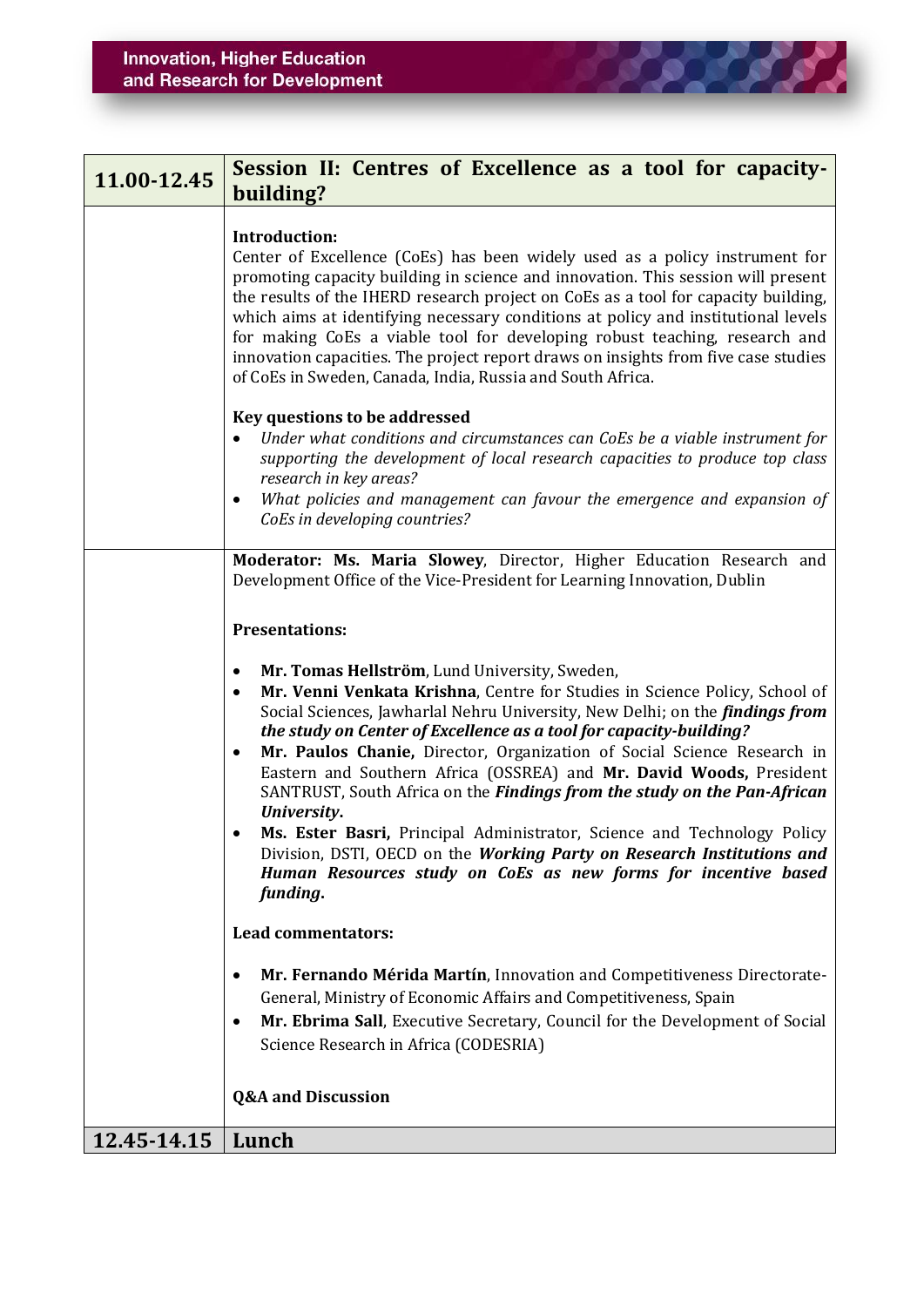| 14.15-16.00 | Session III: Modern Academy: Skills and knowledge<br>requirements for managing research and innovation                                                                                                                                                                                                                                                                                                                                                                                                                                                                    |
|-------------|---------------------------------------------------------------------------------------------------------------------------------------------------------------------------------------------------------------------------------------------------------------------------------------------------------------------------------------------------------------------------------------------------------------------------------------------------------------------------------------------------------------------------------------------------------------------------|
|             | <b>Introduction</b><br>Management of research and innovation has emerged as a specialised area of<br>management in response to the new policy and funding modalities that have<br>emerged over the last 10 to 20 years. It involves missions and tasks like<br>attracting funding, managing funds, liaising with funding bodies, conducting<br>internationalization, project planning, implementation, monitoring<br>and<br>evaluation, as well as publication, research dissemination and, in some cases,<br>commercialization.                                          |
|             | Key questions to be addressed<br>What are the necessary skills and knowledge requirements at policy and<br>institutional levels for managing research and innovation in development?<br>How can skills and knowledge be best developed and harnessed in development?<br>$\bullet$                                                                                                                                                                                                                                                                                         |
|             | Moderator: Mr. John Hearn, Vice President: International University of Sydney,<br>Australia and Chief Executive, Worldwide Universities Network<br><b>Presentations:</b><br>Mr. Alan Pettigrew, Australian Government's Cooperative Research Centres<br>$\bullet$                                                                                                                                                                                                                                                                                                         |
|             | Committee, Australia, on the Typology of Skills and Knowledge for<br><b>Leadership and Management of Research and Innovation.</b><br>Ms. Molly Lee, School of Educational Studies, Universiti Sains, Malaysia, on<br>٠<br>Results of the IHERD research report on effectiveness of research and<br>innovation management at policy and institutional levels.<br>Mr. James Otieno Jowi, Executive Director, African Network for<br>٠<br>Internationalization of Education (ANIE), Kenya, on Skills gaps for<br>internationalization in research and innovation management. |
|             | <b>Lead commentators:</b>                                                                                                                                                                                                                                                                                                                                                                                                                                                                                                                                                 |
|             | Mr. Edmundo Torres Godoy, Professor, National Autonomous University of<br>Nicaragua, Nicaragua<br>Mr. Nico Cloete, Director, Center for Higher Education for Transformation,<br>CHET, Cape Town.<br><b>Q&amp;A and Discussion</b>                                                                                                                                                                                                                                                                                                                                         |
| 16.00-16.30 | <b>Coffee break</b>                                                                                                                                                                                                                                                                                                                                                                                                                                                                                                                                                       |

**DO DO**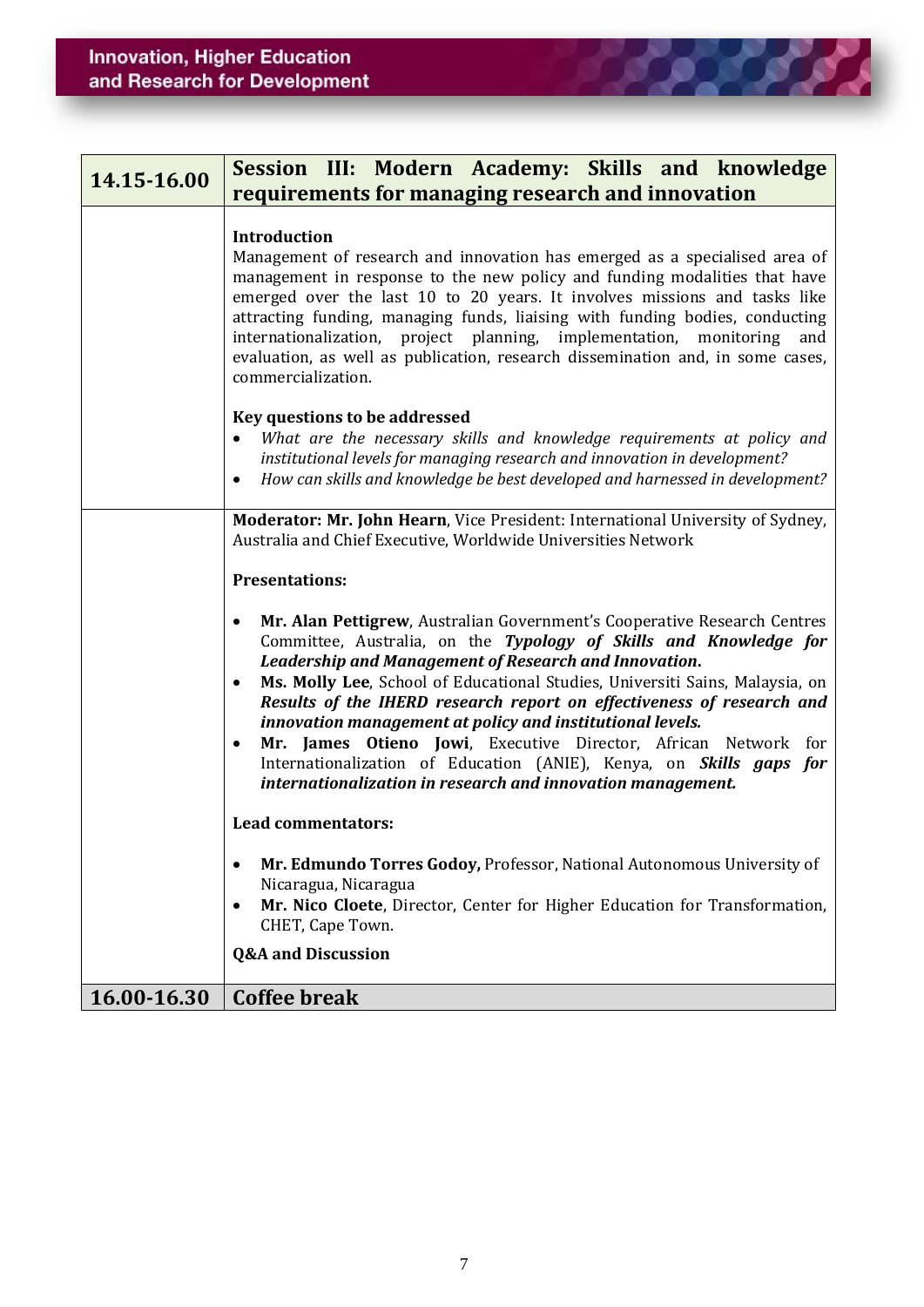| 16.30-18.00 | Session IV: Trends in development assistance and policy<br><i>implications</i>                                                                                                                                                                                                                                                                                                                                                 |
|-------------|--------------------------------------------------------------------------------------------------------------------------------------------------------------------------------------------------------------------------------------------------------------------------------------------------------------------------------------------------------------------------------------------------------------------------------|
|             | <b>Introduction</b><br>Innovation, higher education and research constitute still a tiny part of total aid<br>to developing countries, but it tends to increase. This session will provide an<br>overview of the funding landscape in development assistance directed to<br>supporting the transformation of higher education and research that are aligned<br>to country specific objectives.                                 |
|             | Key questions to be addressed<br>What are the current challenges and opportunities related to development<br>assistance to research and innovation?<br>What measures could be taken to promote coherence between support to<br>innovation and research on the one hand, and other development support<br>policies on the other hand?                                                                                           |
|             | Moderator: Mr. Edmundo Torres Godoy, Professor, National Autonomous<br>University of Nicaragua, Nicaragua                                                                                                                                                                                                                                                                                                                      |
|             | <b>Presentations:</b><br>Ms. Asa Olsson, Administrator, and Ms. Natalie Cooke, Consultant, CSO-<br>$\bullet$<br>DSTI, OECD. The Evolving Path for strengthening Research and Innovation<br><b>Policy for Developement</b><br>Mr. Tomas Kjellqvist, Blekinge Institute of Technology, Sweden on<br>Preliminary findings - case study Sida, Sweden<br>Ms. Janet Halliwell, Consultant, Canada on Case study on IDRC, Canada<br>٠ |
|             | <b>Lead commentators:</b>                                                                                                                                                                                                                                                                                                                                                                                                      |
|             | Mr. Henk Molenaar, Director, Organization for Scientific Research, the<br>Netherlands<br>Ms. Amal El Atifi, Senior Policy Advisor, Policy Research Division, Strategic<br>Policy and Performance Branch, Canadian International Development Agency,<br>Canada                                                                                                                                                                  |
|             | <b>Q&amp;A</b> and discussion                                                                                                                                                                                                                                                                                                                                                                                                  |
| 19.00       | Cocktail/Dinner                                                                                                                                                                                                                                                                                                                                                                                                                |

<u>in die die g</u>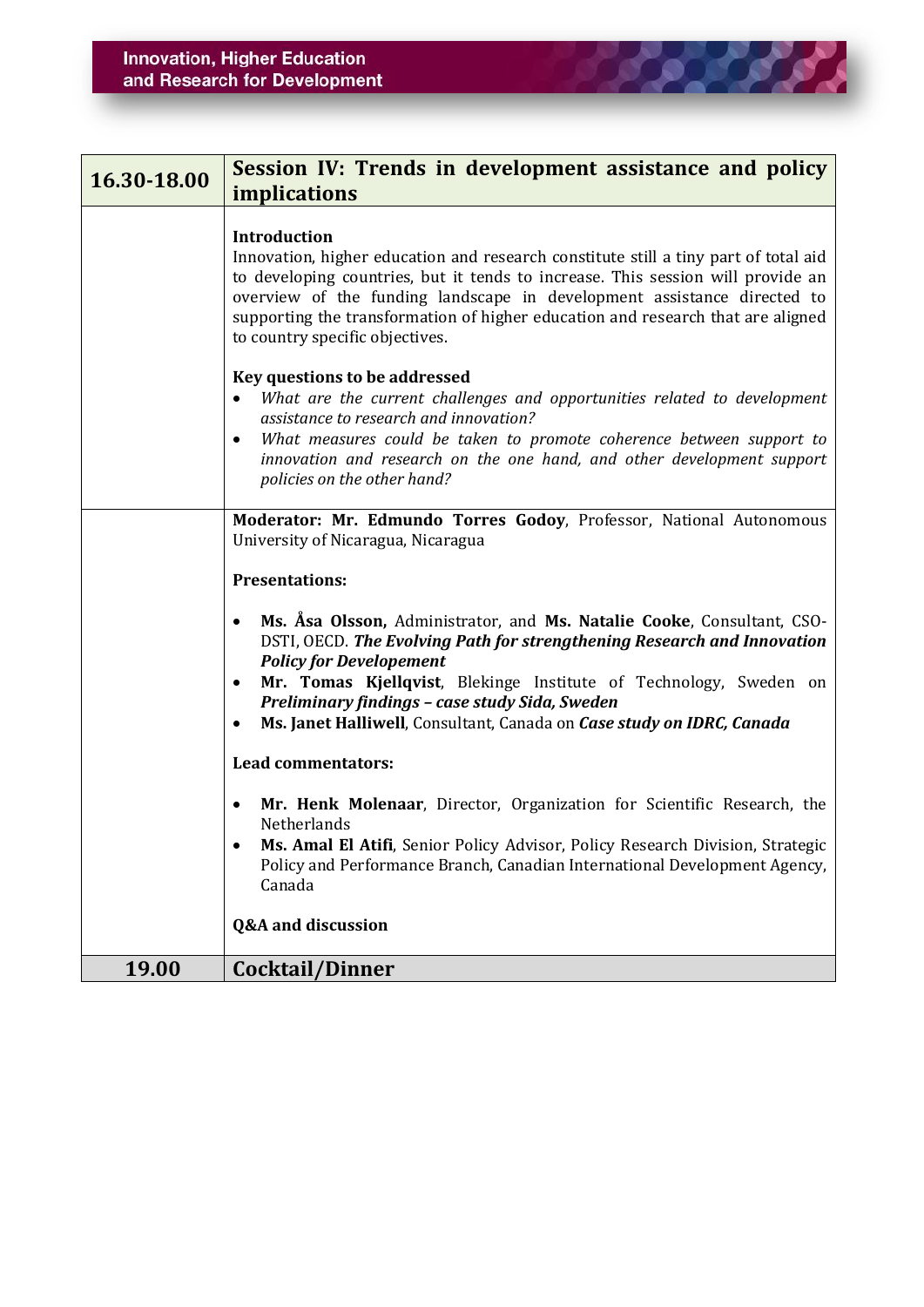

## **Day II (2 July)**

| 9.30-11.00  | Session V: Research universities and innovation<br>for<br>inclusive development                                                                                                                                                                                                                                                                                                                                                                                                                                                                                                                                                                                   |
|-------------|-------------------------------------------------------------------------------------------------------------------------------------------------------------------------------------------------------------------------------------------------------------------------------------------------------------------------------------------------------------------------------------------------------------------------------------------------------------------------------------------------------------------------------------------------------------------------------------------------------------------------------------------------------------------|
|             | Introduction<br>This session will analyse the powerful role of universities and research<br>universities for promoting economic growth and social wellbeing. To make this<br>happen there is, however, a need for a constant dialogue and interaction amongst<br>governments, the higher education institutions themselves and society-at-large.<br>Key questions to be addressed:<br>How to make higher education, research and innovation contribute more to<br>social and economic development?<br>How to make it more inclusive, i.e. more open to the specific difficulties of the<br>$\bullet$<br>low and middle income categories in developing countries? |
|             | Moderator: Mr. Pierre Mohnen, Professor of Micro-econometrics, MERIT, The<br><b>Netherlands</b><br><b>Presentations:</b><br>Mr. Daniel Lincoln, Co-Editor of Special Issue Papers in Studies in Higher<br>Education, Society for Research into Higher Education (SRHE), on the Special<br>Issue of Research Universities- Networking the knowledge economy<br>Ms. Caroline Paunov, Administrator, CSO-DSTI, OECD, on Knowledge and<br>innovation for inclusive development                                                                                                                                                                                        |
|             | <b>Lead commentators:</b>                                                                                                                                                                                                                                                                                                                                                                                                                                                                                                                                                                                                                                         |
|             | Ms. Anshu Padayachee, CEO of Sanpad/Santrust, South Africa<br>٠                                                                                                                                                                                                                                                                                                                                                                                                                                                                                                                                                                                                   |
|             | Mr. Eli Katunguka, Professor and Director of Research, Makerere University,<br>Uganda                                                                                                                                                                                                                                                                                                                                                                                                                                                                                                                                                                             |
|             | <b>Q&amp;A and Discussion</b>                                                                                                                                                                                                                                                                                                                                                                                                                                                                                                                                                                                                                                     |
| 11.00-11.30 | <b>Coffee Break</b>                                                                                                                                                                                                                                                                                                                                                                                                                                                                                                                                                                                                                                               |